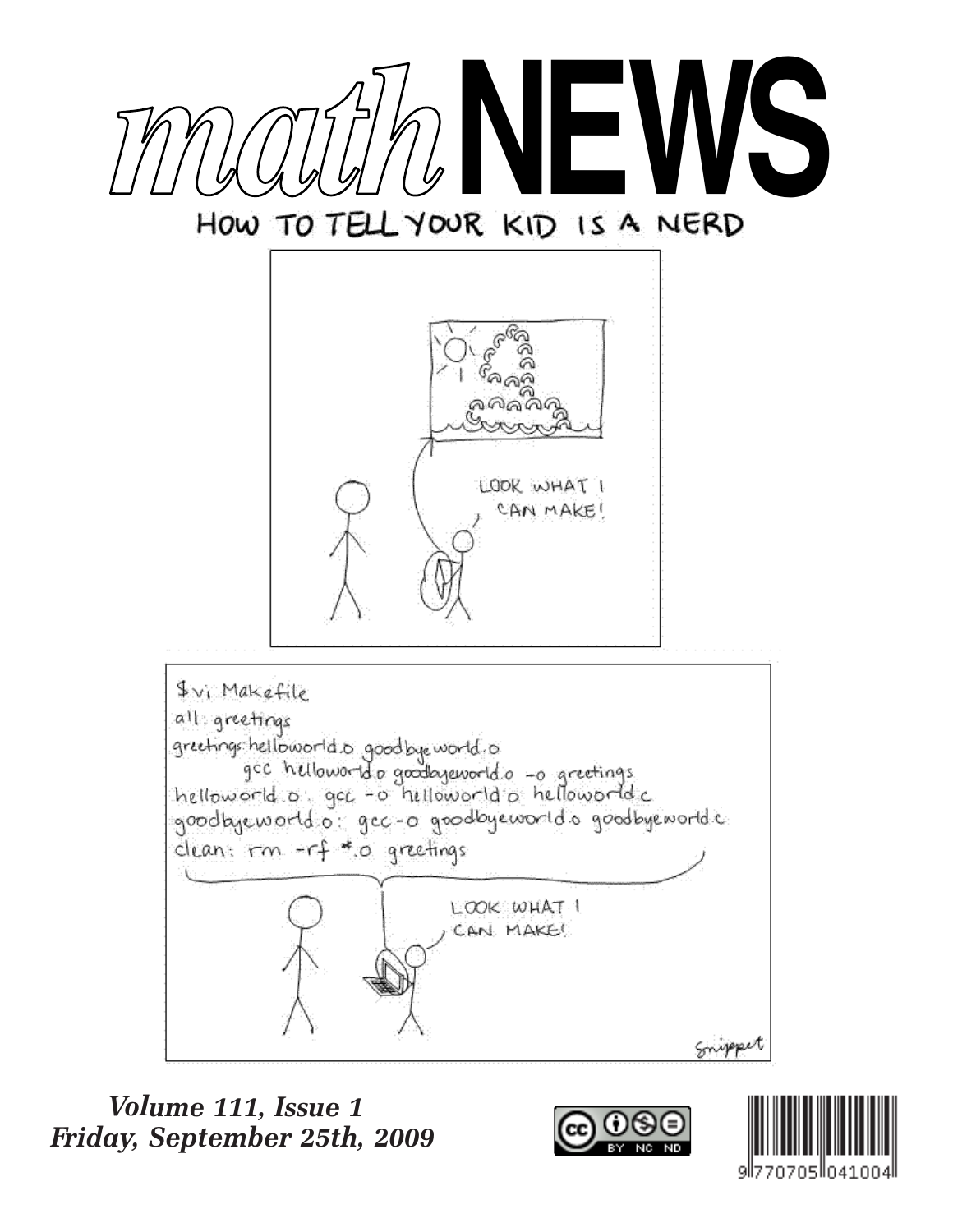# look**AHEAD**

| mathNEWS             |                                                 |  |  |  |  |  |
|----------------------|-------------------------------------------------|--|--|--|--|--|
| September 25         | Issue 1 comes with a bang                       |  |  |  |  |  |
| October 5            | Production Night #2                             |  |  |  |  |  |
|                      | Meet at MathSoc at 6:30                         |  |  |  |  |  |
| October 9            | Issue 2 does it with your mother                |  |  |  |  |  |
| <b>MathSoc</b>       |                                                 |  |  |  |  |  |
| Wednesdays           | Movie Night @ Comfy                             |  |  |  |  |  |
| Thursdays            | Games Night @ Comfy                             |  |  |  |  |  |
| October 6-7          | Resume/Cover Letter Critique                    |  |  |  |  |  |
| FedS                 |                                                 |  |  |  |  |  |
| September 25         | Clubs Day in SLC                                |  |  |  |  |  |
| September 25         | Hey Ocean @ Bomber                              |  |  |  |  |  |
| <b>Math Faculty</b>  |                                                 |  |  |  |  |  |
|                      | Questions about these? Ask an academic advisor! |  |  |  |  |  |
| September 30         | Last day to pay your bills                      |  |  |  |  |  |
| October 2            | Last day to drop a course for free              |  |  |  |  |  |
| <b>CECS</b>          |                                                 |  |  |  |  |  |
| September 26-29      | Co-op applications open                         |  |  |  |  |  |
| October 2-5          | Co-op applications open again                   |  |  |  |  |  |
| October 7            | Interviews begin                                |  |  |  |  |  |
| <b>Miscellaneous</b> |                                                 |  |  |  |  |  |
| September 26-27      | Rugby/AFL Grand Finals (Australia)              |  |  |  |  |  |
| October 2            | International Day of Non-Violence               |  |  |  |  |  |
| October 12           | Thanksgiving (Canada)                           |  |  |  |  |  |

### math**NEWS** in the Morning!

#### mathNEWS video thing will be coming back!

Do you dream of internet fame? Then, PRINNY DOOD, we can totally help you out  $_{\rm kind}$ ! mathNEWS in the Morning is our own original on web news report and we love having fresh volunteers to keep me off of the screen! Just e-mail mathnews@student.math.uwaterloo.ca and let us know that you're interested and we'll keep you posted on when our next shoot is and what you need to bring with you! Looking forward to hear from ya! Also, since I get the question a lot: if you have an accent, it's nothing to fear, we will still include you :D

The Vid-Hee-Ho Editor

# The Math C&D!

#### The bill you don't know that you're paying...

So I've been around for a while. Long enough that the C&D has accrued more than \$80,000 of debt which has been absorbed by Math Soc. The most recent was more than \$51,000 last term, which is more than they receive from students in some terms. The C&D has been losing money for years at the cost of the student body. If you don't want to pay for it or if you don't want students following you to pay for it, then you should e-mail your MathSoc exec, go talk to them, and let them know that this is one bill that you do not want to have to pay. Let them know that there are better things on which to spend your money.

Angelo

### mast**HEAD**

Yo ImpulsED. I'm really happy for you. I'm gonna let you finish, but StaticED was one of the best editors of all time…

#### Damnit Kanye! Get the hell away from my mastHEAD!!

What do you get when you leave all three of the editors in the same room for too long? That's right. We discussed relationships. Specifically, the unfortunate inability of one of our editors to handle anything animate. (Same editor also lacks enough pelvic strength for a watermelon, and I'll give you a hint: It's not me.) We are still looking for suitable non-moving things to satisfy his fortunately limited appetite. If anyone has any ideas, remember to put them in the BLACK BOX along with the crossword!

Back on task, though. Another fall term, another year I'm glad I'm not in Arts. After taking my first couple of arts courses last term, I have truly come to realize that most of the variation in one's marks are due to the marker and not the ability/understanding/bribery/intelligence/gender/effort/socioeconomic caste of the student. At least here we have consistency!

I lied. That last paragraph was the off-topic one. Now to return to InsidED's tragic sexual disability. (Oh damn, I ruined the surprise by telling our entire reading populace exactly which editor had problems picking up things with cognitive abilities. Damn.)

#### mast**HEAD** Question: What inanimate object should InsidED hook up with?

The Hee Ho (Hail to… the… King… oh god, no…), Shdwfeather (My pet rock. He has so much personality. (I meant the rock)), Tbor (The Imprint's idea bin. It's always empty), Thor (InsidED!), Angelo (My Mother), Not The Management (Code: chocolate-milkis-good  $\lt$  access granted $\gt$ ), Cherry  $\pi$  (C&D - someone needs to be in it), Skoog (Vista), Tarek (Inflatable Doll), CorruptED (The issue of mathNEWS with Angelo on the toilet), import this (Larry King), perki (A freight train), The mathNEWS Renegade (His own dead corpse), Lich (A hook), P\_P (OLT), Kilometer (PDEng), Tuna (Recycling), InsidED (I dare you to find one that I haven't hooked up with yet).

> ImpulsED A cinderblock. Or maybe two… Twins!!

#### ISSN 0705—0410

mathNEWS is normally a fortnightly publication funded by and responsible to the undergraduate math students of the University of Waterloo, as represented by the Mathematics Society of the University of Waterloo, hereafter referred to as MathSoc. mathNEWS is editorially independent of MathSoc. Content is the responsibility of the mathNEWS editors; however, any opinions expressed herein are those of the authors and not necessarily those of MathSoc or mathNEWS. Current and back issues of mathNEWS are available electronically via the World Wide Web at http:// www.mathnews.uwaterloo.ca/. Send your correspondence to: mathNEWS, MC3046, University of Waterloo, 200 University Ave. W., Waterloo, Ontario, Canada, N2L 3G1, or to userid mathnews@student.math.uwaterloo.ca on the Internet.

This work is licensed under the Creative Commons Attribution-Noncommercial-No Derivative Works 2.5 Canada License. To view a copy of this license, visit http://creativecommons.org/licenses/by-ncnd/2.5/ca/ or send a letter to Creative Commons, 559 Nathan Abbott Way, Stanford, California 94305, USA. Terms may be renegotiated by contacting the editor(s).

The Three StoogesSofties: CorruptED, ImplusED, InsidED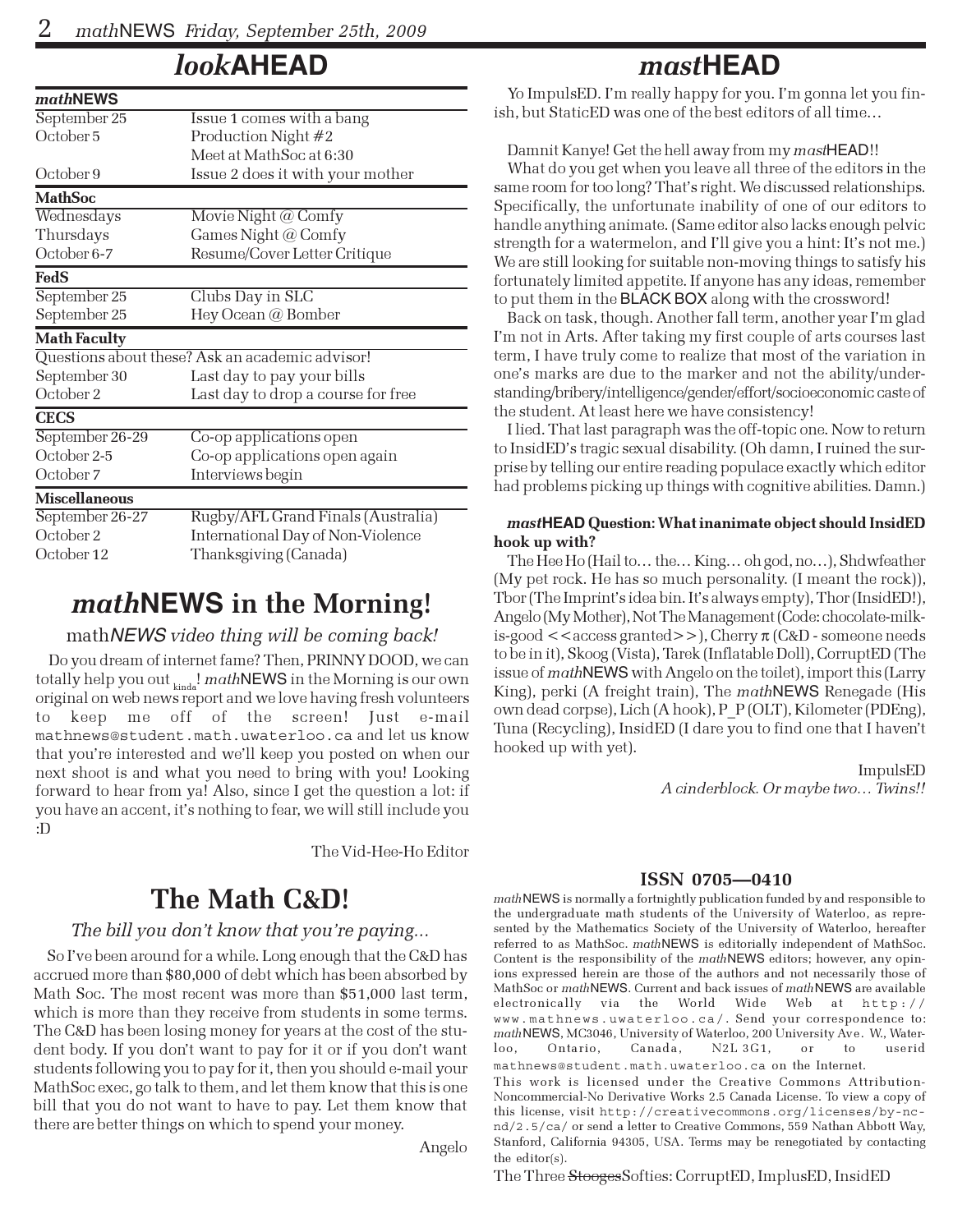# Prez Sez

#### Hey!

Welcome back from summer! Or to those just joining us now, welcome to the University of Waterloo!! We are looking forward to a fun and enjoyable term, but we need people like you to help out! Come to the MathSoc office to sign up for office hours, or become a rep and be on council! I'm sure we can find something for you to do around MathSoc! ;) Also remember that we have lots of clubs which offer great resources, so be sure to check those out!

Last thing: If anyone has any ideas for MathSoc, or any comments, please send them in to prez@mathsoc.uwaterloo.ca

> William Sellier MathSoc President F09 prez@mathsoc.uwaterloo.ca

# VPAS Sez

#### Welcome to Fall 2009 everyone!

I hope you have enjoyed your Spring term and are excited to be back on campus!

I'd like to welcome the first years to UW and would like to extend an invite to them to come by MathSoc any time they'd like. The exec are always willing to say hello! :)

Some fun news... We just wrapped up MathSoc week and will be rolling out new events shortly! You can now "fan/follow" us on Facebook (www.facebook.com/mathsoc) and Twitter (www.twitter.com/mathsoc)!

If you have any questions about MathSoc, please feel free to send me an email or visit me during my office hours.

> Maria Christina Greco VP, Activities and Services vpas@mathsoc.uwaterloo.ca

# VPF Sez

My name is Sarah Pidcock, and I am your MathSoc VP, Finances for this term. Happy Fall 2009 to all of my fellow math students.

The budget meeting for this term is going to be on Wednesday, September 30th, time TBA. For all clubs and directors, the budget submission deadline is Monday, September 28th.

If you are forming a Campus Rec Intramural team and you have some math students on your team, why not apply for Mathletics funding? The application forms are outside the Math-Soc office.

If you have any questions or comments for me, come visit me during my office hours (10:00-11:20am on Tuesdays and Thursdays, 10:30-11:20am on Wednesdays) or send me an email at: vpf@mathsoc.uwaterloo.ca

> Sarah Pidcock Vice President, Finances F09

# Editor Sez

This is certainly not a terrible attempt at filler. Please move along. Other than an epic thank you to Graphics, there is nothing to see here.

The Editors

## Regarding H1N1 Influenza Related Absences

You should probably read this.

In late August, there was communication from Barbara Schumacher, director of Health Services, to members of the UW community providing information about staying healthy and steps to take should you develop symptoms of H1N1 influenza. [To summarize: stay home for 7 days from the onset of symptoms or 24 hours after your fever goes away, whichever is longer. — InsidED]

Questions have now arisen about the need for students to provide verification of illness if they cannot attend class, complete assignments or attend examinations. Effective immediately, and until further notice, verification of illness is not needed for absences resulting from the flu. This decision is based on advice received from health officials, and is consistent with practices at other institutions in Canada.

Absences resulting from other conditions still must be verified in the usual manner.

While students will not be required to submit verification of illness forms for absences due to suspected H1N1, the University is considering a protocol whereby students self declare their absence if they are seeking accommodation from an instructor for missed assignments, tests and the like. The method for doing so will be announced soon.

As is the current practice with verified illnesses, instructors are asked to make appropriate accommodation to deal with student absenteeism due to H1N1. Alternative arrangements for fulfilling course requirements are to be determined by each instructor, in consultation with the associate dean or chair as appropriate.

Further, and consistent with current practice, students remain responsible for meeting course requirements.

There will be communication regarding a reporting mechanism for faculty and staff absences when information is available.

> Feridun Hamdullahpur Vice-President, Academic & Provost

# VPA Sez

Welcome to all new and returning students. Mazeltov! I'm your MathSoc VP Academic, here to represent you, the student body, on many academic councils. If you have any comments/concerns please feel free to voice them...unless you're from the CSC. Discrimination ftw.

> Aaron Ingersoll VP Academic vpa@mathsoc.uwaterloo.ca

# Matrix Movie Marathon!

This Saturday, September 26 at 4:30 p.m., the Waterloo Science Fiction Club (WatSFiC) is hosting a Matrix movie marathon consisting of the trilogy and the Animatrix in the MC Comfy Lounge. We will be selling pop and snacks, so come on out to watch around one and a half good movies and two bad ones.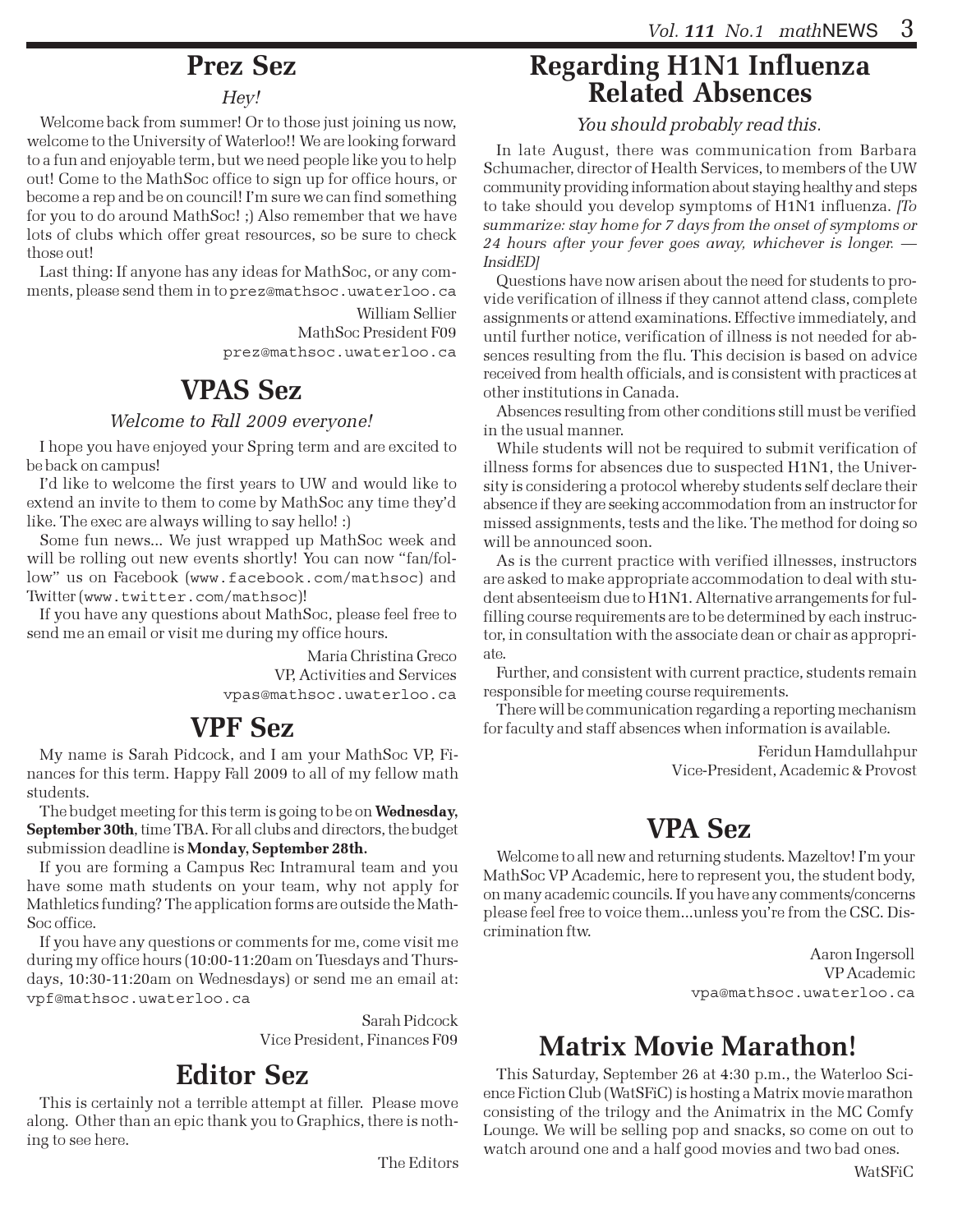# The Chronicles of Linux4SE

#### A tale of longing and determination

Once upon a time, Scotiabank donated a lump of money to the Software Engineering program, leading to the creation of two labs and a lounge for the use of its students. Our sad tale begins in one of the labs, colloquially called The Big Lab by its inhabitants.

In the beginning, The Big Lab was endowed with many Windows Nexus machines, and there was great rejoicing. However, slowly, one by one, these machines became recalcitrant, belligerent, and generally nonfunctional. The software students cried out to the CSCF, yet their pleas went unheard. In time, one software student, armed with the power of Ubuntu install CDs, rose up against the tide of broken Windows machines, sweeping them clean and bestowing them with the holy operating system of Linux. And there was a great celebration in The Big Lab by its inhabitants for return of the prodigal machines.

However, when the administrators of CSCF heard of this, it incurred their wrath. "This is not allowed," they declared, and took away the Linux machines. The software students once again cried out for mercy, this time to the mighty Director Charles Clarke. The Director heeded their desperate cries, and spoke onto CSCF. Bowing to the wise words of Director Charles Clarke, CSCF agreed to supply the The Big Lab with Linux machines. When the Director delivered this news to the inhabitants of the lab, there was, once again, great rejoicing.

However...

This was more than a year ago.

Despite the countless emails, requests and pleadings, The Big Lab yet remains devoid of Linux terminals. But now, a new chapter of this sad tale is about to be written. I, appointed as Facilities Representative by the grace of Director Charles Clarke and my fellow classmates, have begun a crusade to bring Linux back to The Big Lab. As my first task, I have electronically mailed the sacred Point of Contact, and will wait upon a response for 3 business days.

TLDR; It's been a year and then some, and SoftEng wants our Linux machines. :( Use #linux4se to support us and spread the word!

Shdwfeather

### Microsoft College Puzzle **Challenge**

#### Now with prizes!

Calling all mathies: do you have three friends? Failing that, can you bribe three people to join a team to compete for glory, prizes, and a free meal or two? The annual Microsoft College Puzzle Challenge will be making its first appearance on Waterloo's campus this year on November 14th.

Form a group of four and enjoy a break from exams and homework. The challenge is open to all years and all faculties, but space is limited — find out more and register at http:// www.collegepuzzlechallenge.com

Dirty Softie

# Sellier, stop trying to sell me Imprint-style filler.

# ElseWhen

#### 25 Years Ago in mathNEWS

So if you're a fellow human being with a passion of helping the needy in a sense where you would dedicate your weekends to shredding Cabbage Patch Kids in coleslaw to send to the starving kids in Ethiopia, you really should have been here in 1985, the glory days for you people. If you do happen to stop by January 18, 1985, drop a line to Franklin. He's been waiting.

And to those who want to read about how Stephen Clark Aird was scared off ever coming out of his room from a snow removal device, don't bother reading his cutesy article with a title that has nothing to do with Mr. Aird's obvious paranoia. It's a wonder he made it to *math* NEWS. The only thing that stuck out to me was there once was Village 2 in those days, which we now know as REV. SURPRRRRISE.

tuna

### Food for Thought…

As far as I know, there are no roadside bombs between MC and DC.

Walking down one of the halls on the first floor of the MC, I saw a newspaper clipping posted on an otherwise empty bulletin board. It was about a 21-year-old girl from a small town in Quebec who was killed while on duty in Afghanistan. This article got me thinking about my life in Waterloo. Perhaps the prof who posted the article knew the girl personally. Maybe they grew up in the same small town. Or maybe it was posted as a reminder of what is going on in the world. There are people our age who are living in completely different circumstances.

I complain a lot about school. It sucks. It's hard, stressful, depressing, tiring and scary. Believe me, I do like to learn, though maybe just at a slower rate. I haven't failed a course (yet) but I've been close.

The girl who was killed in Afghanistan dreamed about joining the army, riding a tank… she was fulfilling her dream. Did you dream about going to Waterloo and being a math student? I didn't. But I'm also alive.

I'm alive and I go to an incredible school. I could go on to say that there are people in this world who are unable to get an education, or even have enough to eat, but that might be overkill. You know that, but it's still true.

I'll remember them the next time I start complaining about school.

Anonymous

# Math Myth Breakers

#### Debunking All Your Lies Since About 5 Minutes Ago

There is a very popular myth out there that says Midnight Capture the Flag will occur at 23:59 on Sunday October 4. This myth is right now being totally broken! You should definitely not meet outside the MC third floor Comfy Lounge at the above mentioned time. So, for all you fun-lovers out there who were hoping it was true, "it turns out wanting something doesn't make it real."

Not Adam, Jamie, Randall, nor The Management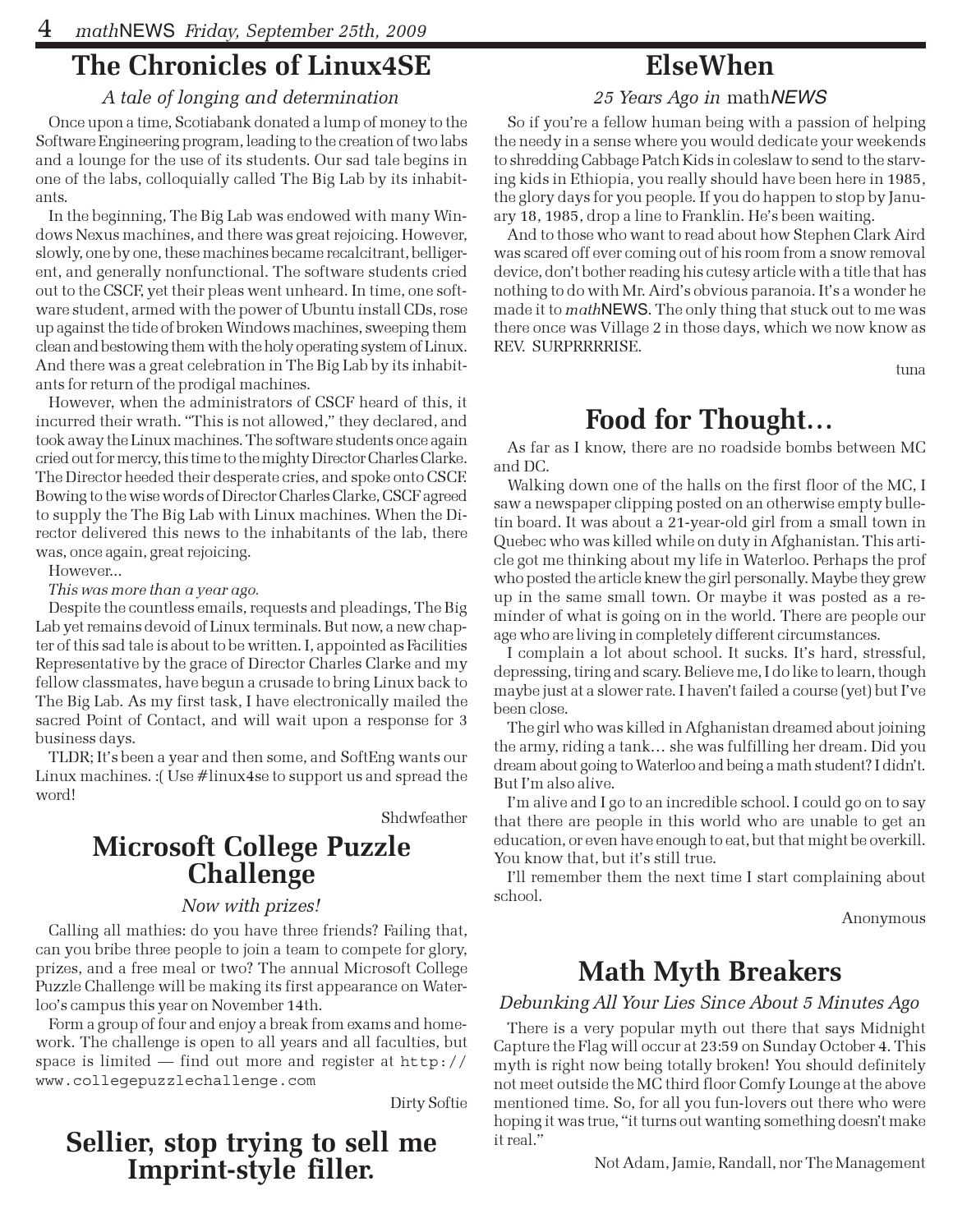### Thor's CS Problem of the Fortnight

#### Pro CS Job Interview Prep

Last Fortnight's Question: The Math Society wants to start a Clubs Council. They want to get representatives of each of the Math Clubs to show up at the council. However, MathSoc president Will doesn't want to have too many people on the council. Given a list of Math students and the clubs they belong to, how can you figure out which people he should invite to minimize attendence and still have every club represented? Remember, students can be in more than one club.

Its Answer: This is an example of the hitting set problem, which is closely related to the better known set cover problem. In this problem, we seek a set of set elements that are representative of the subsets in a given population. It can be trivially transformed to set cover by replacing each element of the set (person in this case) with a set of the subsets that that person is in. Set cover is an NP-complete problem.

There is hope in terms of a greedy algorithm, though. Simply select the student who is in the most clubs, and delete those clubs from the list. Then select the student who is in the largest number of the remaining clubs and repeat. This algorithm approximates the optimal solution with an approximation ratio of  $H(n)$ , where *n* is the size of the largest set and  $H(n)$  is the nth harmonic number.

This Fortnight's Question: Suppose a town employs you as their snowplow driver. One day, a huge blizzard strikes the town, and all of the streets need to be plowed posthaste. You are faced with a map of the town, and tasked with planning your route. You need to plow every street, and you want to get it done quickly, so you look for a route through the town that will minimize the number of streets you need to drive down. How do you find this route? It is acceptable to drive down streets more than once.

# Parent has student removed from high school

For many years Joe Luciani has been a part of the education system. However, a parent heard him speaking to one of his fellow students and reported concerns for the vulgar nature of his language.

Luciani, currently enrolled at a Brampton high school, is being removed after a parent complained about the language he used. Up until recently, Luciani has been an integral part of the educational process for over ten years and is currently fulfilling his role as part of the grade 12 quo.

Contentions for this decision have raised debate about censorship as every person who feels their freedom of expression could potentially be violated is beginning to complain. However, those in favour of removing the student have presented their concern about how students may take offense to the material Luciani brings to the classroom.

Although we cannot protect our children from the material that they are exposed to, we most certainly cannot take away all material which may be offensive, especially when removing it from an educational facility where the students can learn about why it's offensive and how they should react to it when they see it in the real world.

# The Unlucky 7

Tips to Survive University

Listen up, noobs! I am the provider of all things that are good advice. You will heed these words or find yourselves on the receiving end of pure hatred by all who surround you.

- 1. Move to the back of the bus. Unless you are on one of those ancient busses which only run in Cambridge, the back of the bus does not mean the back door. It means the back of the bus. You will notice a wall at the back: stop just in front of that.
- 2. Single file line at the DC Timmies. The hallway is very narrow as it is. There is room for exactly three people: people heading to DC, people heading to MC, and the Timmies line. If you stand beside your buddy in said line, I will purposely bump into you because I can't get by you.
- 3. Use your student societies. I couldn't help but laugh at the noobs who were queued up at Graphics to get work reports bound, yet I was the only one doing it at MathSoc for a hell of a lot cheaper. We are here for a reason that doesn't simply involve taking your money. Come visit us; we don't bite.
- 4. Don't block the top of the ramp outside MC 2065/66. I still don't appreciate the genius' work who arranged the exits as they did, but your standing there does nothing other than annoy your fellow students. Either go outside or upstairs but stop standing there.
- 5. Don't smoke by the doors. It's illegal in Ontario to smoke less than 10 m away from any entrance. If you want to smoke, that is your unfortunate decision, but I don't want to be affected by it. Nothing is worse than a stinky killer exit.
- 6. Don't play games in the front row of lecture. Some of us are actually here to learn. If you are simply going to play WoW instead of paying attention to the prof, then why do you bother going? They're not going to call your parents when you skip class. You can game more efficiently from home anyway, so get out!
- 7. Make sure you read what you sign. You have no idea how amusing it is when someone signs a form and then can't tell me what they agreed to. However, you have no right to yell at me when I enforce your end of the agreement that contains your signature. If you're going to sign away something, at least have the decency to live up to it.

InsidED

# Everything You Need To Know

#### (cite frosh issue of Imprint)

Orgasms - LSD - Ditching Class - Assholes - Bigger Assholes - Hellhole - Steroids - Pans - Sleep - Money Sink - Ugly Blocks - Cults - Roofies - Keggers - Anal Sex - Gruel - Coffee - More Coffee - Not Giving A Shit

### **Horrorscopes**

ALL: You will realize that your lives suck and will take the initiative to turn them around. You then cry when you realize that the powers that be will not allow it. Tune in next week to find out how you handle it.

Your lucky number has been redirected to/dev/null.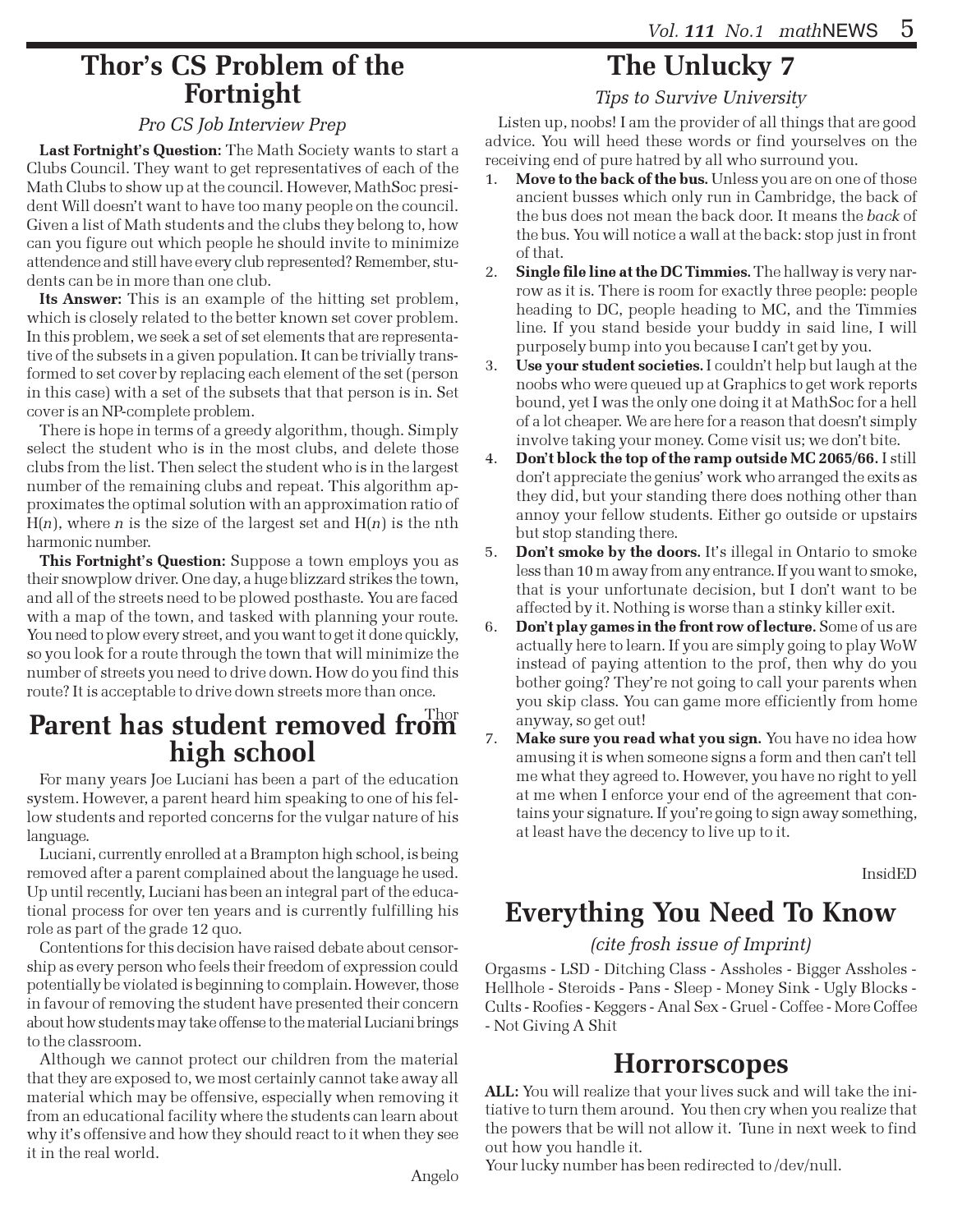# Top 10 Things you REALLY should know about Chris Neal

- 10. Chris Neal once insulted the Imprint. Probably by arm wrestling the entire Imprint production staff at once.
- 9. Chris Neal's kindness doubles the combined kindness of the SLC.
- 8. Chris Neal shot the sheriff and the deputy.
- 7. Chris Neal expected the Spanish inquisition, only because he slept with the Spanish inquisitionors' wives.
- 6. Chris Neal once dyed his hair pink... with the blood of Imprint editors.
- 5. Chuck Norris once came to Waterloo. His 40 children from the visit combined powers to become Chris Neal.
- 4. Chris Neal shoots zombies in his sleep. It's a good thing he sleeps on campus.
- 3. Chris Neal was going to be elected as Canadian Finance Minister, but the economic problems of the Bomber was a lot deeper than the recession of the Canadian economy.
- 2. Chris Neal didn't have opposition to him, because he stared them down in the middle of the SLC. That's what those bodies in the SLC are from.
- 1. Chris Neal invented free pizza, and that's why mathNEWS loves him.

Tbor

# Your first dose of prof**QUOTES**

Who is taking this course to learn about rats running around in mazes?

 [No hands go up] We'll all get along.

Greenaway, PSYCH 101

[About falling in love] We'll learn about what happens in your brain, not just other areas.

Greenaway, PSYCH 101

If you don't laugh in this class, there's something wrong with you.

Greenaway, PSYCH 101

How do we get rid of that f? You tell it to f off.

Struthers, STAT 230

We will do things to this problem you haven't even dreamed of! Chan, CS 466

Here's the notation. Don't worry, it's a little ugly, but I still love it.

Unknown, MATH 115

# Unnatural History

#### Brubaker's

The Brubaker's of today is certainly not The Brubaker's of yesteryear. The key, you see, is in it's name As it coyly references Beer.

For you see The name that we Read upon visitation. Was actually changed To be less free-ranged By a previous administration!

The "Bru" of now, was spelt "Brew" I vow! And it's name was indeed simple! They had beer and bread, All sorts it's said! Right from the SLC's dimple!

This truth, of course, Gives them much remorse, And now there's a new Subway But as a bar, Brubaker's is now sub par. And that's all I've got for today.

#### The Unnatural Historian Where Kanye should strike next

- "Yo, Jong Il. I'm really happy for you. I'm gonna let you finish, but Iran has one of the best hidden nuclear arsenals of all time!"
- "Yo, Jesus. I'm really happy for you. I'm gonna let you finish, but Adam was the best child of God of all time!"
- "Yo, Steve. I'm really happy for you. I'm gonna let you finish, but Windows Vista is one of the best operating systems of all time!"
- "Yo, Travelling Salesman. I'm really happy for you. I'm gonna let you finish, but the knapsack problem is one of the best NP complete problems of all time!"
- "Yo, Gram. I'm really happy for you. I'm gonna let you finish, but Schmidt was one of the best orthogonalizers of all time!"
- "Yo, Imprint. I'm really happy for you. I'm gonna let you finish, but the turd I found in the fourth floor washroom was the best piece of crap on campus of all time!"
- "Yo, Kanye. I'm really happy for you. I'm gonna let you finish, but... Yo, Kanye. I'm really happy for you. I'm gonna let you finish, but... Yo, Kanye. I'm really happy for you. I'm gonna let you finish, but... doucheStack Overflow!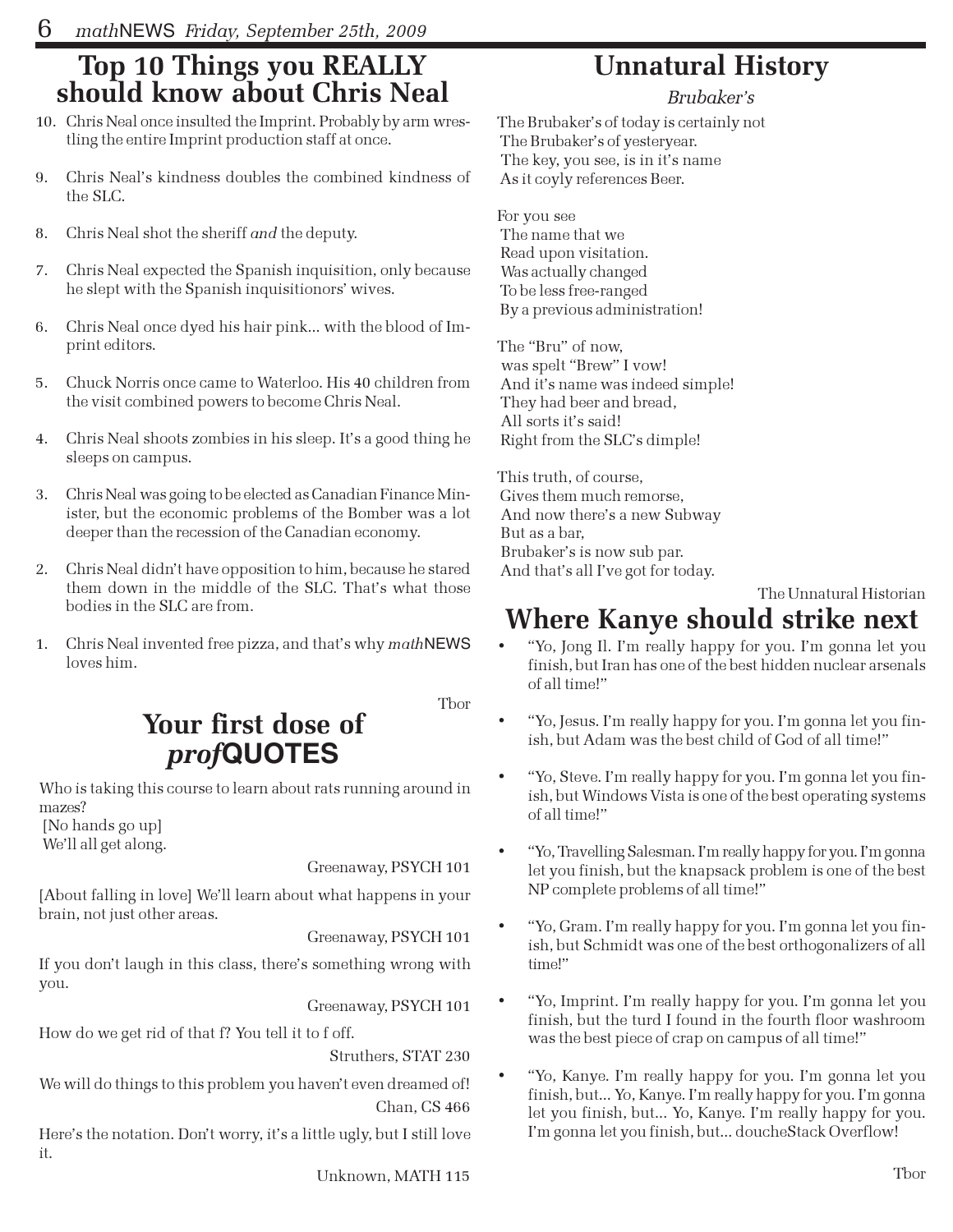# prof**QUOTES**

As soon as someone says "Think outside the box," they're probably outside the box.

Zorzitto, AMATH 331

...and if you're wondering why there is a subscript 2 there, it's because my hand doesn't know what my brain is thinking.

Poulin, AMATH 351

Whether you love this depends on if you like evil things...

Chan, CS 466

What do you say to an engineer in a suit? Will the defendant please rise?

Ward, SE 390

For those who don't know me, I'm Paul Ward, but I also respond to "Hey you!"

Ward, SE 390

This course is about project management, which, in theory, is taught in PDEng.

Ward, SE 390

A computer scientist can write whatever damn code they like. Software engineers can't do that or they will probably get kicked out of the profession. At which time they will probably call themselves computer scientists.

Ward, SE 390

When you're ready to kill your teammate, be proactive.

Ward, SE 390

If you don't hand these in exactly on time, I have Italian TAs with connections to the Mafia.

Ward, SE 390

We do a damn good job of teaching you technical skills. Well, the other profs do. I don't know about me.

Ward, SE 390

That's what you're doing in a microwave. You're exciting water the molecules. Well, in the scientific sense, we're not going to have any water molecules strip dancing.

Ward, SE 390

If you have a good idea, never write it down.

Ilyas, CS 348

[Student] Do we have to memorize all this history stuff? [Prof] I expect you to listen and pretend to be interested.

Ilyas, CS 348

Some people like pornography; I like process models.

Godfrey, CS 343

Have your profs said anything quotable? Submit them to mathNEWS! Drop them in the BLACK BOX outside of Comfy, or email them to mathnews@student.math.uwaterloo.ca.

# **One-line filler is hard to write.** Consequently the second Learn to read lies

### The Five Best Timepieces on Campus

For the frosh who has no Turing machine masquerading as a phone.

You wander about campus, after a long night of equations which have faded into the back of your mind. The sun rises and time seems to have no meaning. How can you right your understanding? There are a multitude of clocks on campus you may wish to use, and here are the best.

- 5. The mechanical clock in the DC. Many days you will run past and not notice it, but it is there, ever watching. Back and forth the pendulum swings. Many turn their back on it to go into a "library" to socialize. If it could spite them, it would with its ever grinding gears. Accurate and unforgiving, it goes on.
- 4. The clock in the CSC. Wandering around the third floor you look for MathSoc and ignore the sign on the door. You enter the cramped room and notice a distinct lack of pants. You see a clcok and time flips. You stumble, and it has you. Mirroring it, you gain an understanding, and then realize your accomplishment is pointless, just like most of your first year. You despair, and the people around you collect your tears to repair their LISP machine.
- 3. The clock in POETS. They're all around you, everywhere, members of the insidious cult known as Engineering. They have even infiltrated our faculty and even our fair paper through Software Engineering. This clock ticks down in red, unrelenting until it signals the release of the fresh batch of devotees turned sleeper actives spread into society. They drink in the same room as it, play games, in excitement, but for us the fear is ever growing until this clock signals a special time and they will attempt a violent takeover of the world.
- 2. The comfy lounge clock. Sleep, shout, code, game. The comfy lounge is many things to many people. And so is its clock. Many times to many people, never knowing if it is right or wrong until they check and know it's wrong. The lounge is timeless and this reminds you of it. Some believe it is a random number generator and only a few know the truth: it is directly connected to a Windows estimated time remaining counter.
- 1. The construction across campus. Nothing is a better timepiece than this. It moves slowly, ever creeping onward toward its destination. A building finally finishes, and it tell you how long you've spent at this school, toiling away for a piece of paper, some symbol of recognition so you may toil further. It shows the finality and unchanging aspect of life, and yet also represents time's relentless march onwards towards oblivion. The workers change, the plans change, the buildings change, but the noise stays the same.

monkeyspoon5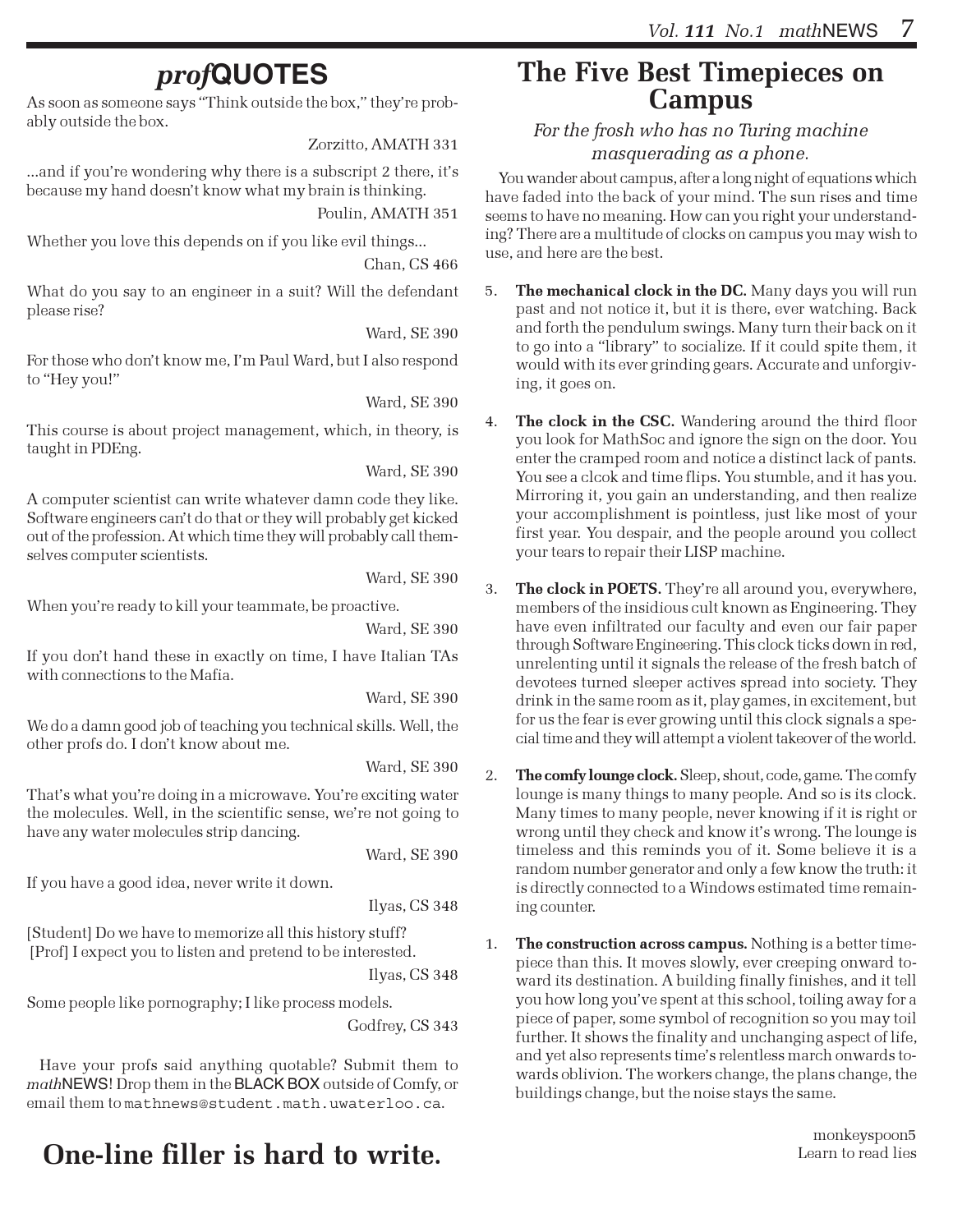# Computer Troubles Strike Again!

#### or "Why mathNEWS production night was even worse than usual"

In our quest to bring you mathNEWS, we face many trials and tribulations. Hungry writers. Rioting hungry writers. Feral engineers. More hungry writers. But this week, we were faced with one of the most insidious threats of all... computer failure!

Yep, no matter what we did, we couldn't find a lab that wasn't too busy running Skynet to let us type up a few mathNEWS articles. Whilst we could blame the fact that computers aren't perfect, that would be far too rational a thought for a mathNEWS editor, so here's our compiled list of "Why we believe the computers wouldn't work. Now with more characters than an empty string!"

- Gremlins slowly gnawing on the wires. It's a well known fact that the only thing gremlins like more than juggling disemboweled heads is Om Nom Nom-ing electrons. Unless I made that up.
- Wizards. Those gosh darn wizards are always doing things to us. I think it's because more people read mathNEWS than wizardNEWS.
- It's pretty dark in those labs. The computers were likely to have been eaten by Grues.
- Voodoo? Is it Voodoo?!
- It's well known that the school's computers are powered by an army of gerbils. Perhaps they were feeling tired?
- Software Engineers. You can't trust 'em. I bet they're scheming away in their dark corners without light with their smeagol voices and inability to do real math.

CorruptED

### The Hee Ho's Half-Assed Music Review

#### Marié Digby's album Breathing Underwater

Welcome back to another short review that you'll likely at most glaze over and give much regard (sad face). If you're a fan of bright-sounding and catchy pop music then do I have the artist for you! Ms. Digby has quickly gained fame from a YouTube video of an acoustic cover of Rihanna's hit song Umbrella, which is unbelievably beautiful so I strongly suggest that you look it up!

The album itself is her second (the first is still in the mail so I can't really review it yet). The album is just awesome. Plain and simple. A particular favourite of mine is the song "Avalanche", but really they all are pretty much the same level of groovy. The only real downside that I found to the album (and it's not a downside at all, really) is that it's hard to pick a song that stands out. They all are good enough to be noteworthy, but that makes all of them seem less groovy to mention due to a lack of relative awesome. Anyway, these albums are available online at Amazon.ca, so again if the happy pop music is the style that you groove, then you should definitely think about picking her albums up! They are at least fourteen kinds of groovy, and for an album with thirteen tracks, it's irrational groovy! Prinny, doods! The Hee Ho

### math**NEWS** Takeover: The Aftermath

#### The beginning of the rule of CorruptED.

A summer has passed since Sector Corrupt's takeover plan was leaked through *math* NEWS. Despite what he would like you to believe, it was all a clever ploy to lure the softies into a false sense of security. Despite this, his plan still managed to go through. Despite my efforts, he ended up executing his steps out of order, and InsidED managed to install him as his puppet. Here is my report on how his plan worked out ... The Report of the math**NEWS** Software Takeover.:

#### Preliminary Phase (See the Failure)

Step 1: I managed his underpants theft plan but accidentally dropped it in MathSoc. Confusing it for an idea created by the CSC, they implemented No Pants Day during the MathSoc orientation week. It happened much later than possible, and yet it didn't set him back. This was a disappointment on my part.

**Step 10:** I don't even know what happened here.

Step 11: He did not, in fact PROFIT!!!!!1111; to the contrary, he managed to somehow have the debt assigned to him from the C&D.

I would continue on, but clearly you can see that CorruptED is inept and failed at even taking out Thor. But the fact that he even tried means that we shall rise up in a bloody pink revolution and take back the paper for the people! The SoftEDs shall be overthrown, and math will take its rightful place at the head of mathNEWS.

> The mathNEWS Renegade We shall prevail

# A Discovery

You picked up this paper expecting to read the opinions of fellow math students such as yourselves. And yet secretly, behind the curtain, I have made a terrible discovery: We are being taken over by engineers.

Now don't panic, and don't let them know you know. I managed to sneak this article into mathNEWS without the approval of the editors. If there is an editor's note above, they have found me out and the information within this article may have been compromised. But I digress.

At the heart of *math* NEWS are the editors, beings of great power, people who took up the mantle at great sacrifice to their own sanity. Through research I have found out that 75% of our current editor staff are engineers, the software menace that beseiges us. [It's actually 80%, but don't tell anyone I told you. — InsidED] And besides that, many of the writers are also these people. I am a true math student, and I know they must be stopped before they take over and use the paper for their own devices. My fellow math students, I need your help. If you come and write for mathNEWS, we may yet be able to turn the tide, and be rid of the scum once and for all. Send me your tales of triumph over the softies, and I will attempt to get your stories out.

This is only the beginning.

The mathNEWS Renegade mathNEWSrenegade@gmail.com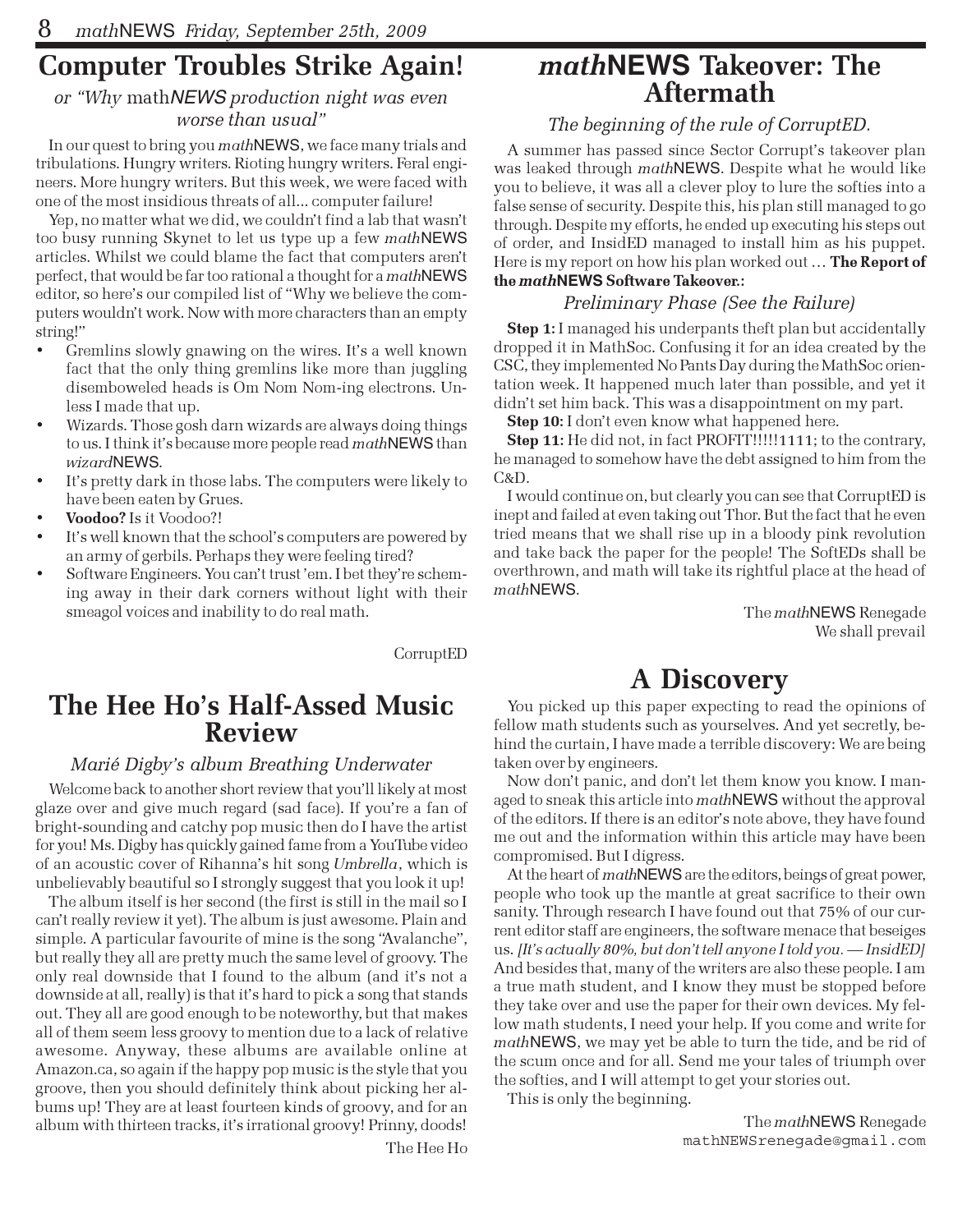# A Co-op Interview Is

- A co-ordination department that believes it is best to have all general interviews at the same time.
- Having 2 individual interviews conflict; managing to switch with another student only to have the company cancel out.
- Asking for a card after the interview and having the interviewer say "Card? I don't have any cards."
- Having your best interview with a company you don't like.
- Shaking your interviewer's hand very firmly only to find out later that he had injured it in a skiing accident.
- Arriving early for an interview only to have the interviewer come back from lunch one half hour late.
- Finding out that the wage rate is a company secret.
- Going to the wrong interview and neither the company or you realize it.
- TROUBLE!

Reprinted from Volume 1, Issue 6 Published 2 March 1973

### Procrastination in Desperate Need of Disney Movies (For Tomorrow)

Watching Hercules (the Disney Movie) at three in the morning is not a good sign of good (healthy? stable? normal?) mental health for several reasons: One, it is three in the morning; Two, the Chemistry homework that's staring at you in the form of General Chemistry (9th edition?) on that messy (but clean by a Softie's perspective) desk. Three, because you're one of the shy, midget frosh (or one of the humongous ones).

So what the hell are you doing, sitting on your pudgy arse on that not-exactly-comfy-but-you-can't-exactly-say-not-comfy chair?

As a frosh who has arrived at UW two weeks ago (just had my first run-in with the signing-into-a-mac-in-the-lab-and-having-asheet-time-doing-so-because-not-only-the-system-sucks-(comma) it-is-slow process) I know I should actually be much more determined to do some work, but being a professional procrastinator does not help oneself at all whatsoever other than rediscovering her skill of finding decades-ago Disney movies on YouTube.

So if any one of you frosh are reading this, go comfort that poor Chemistry textbook that you've been neglecting for the long, cruel days (of two weeks). And hello to my fellow frosh, newcomers, caffeine-zombie-mates-to-be etc. etc.

> Professional\_Procrastinator also (will be) known as P\_P

### Follow math**NEWS** on Twitter! @uwmathnews

# All we need is love

If there is one thing that I have learned from Orientation Week, it is this: we software engineers get no love. Despite being part of the elite of both faculties, the Engineers hate us for being mathies (they are jealous of the awesome pink ties), while the mathies hate us for actually being practical. Combine all of this jeering and heckling with the pressures of adjusting to University, and it's enough to make any frosh want to throw down their backpack in a fit of panic, foam at the mouth, and hide in a corner in the fetal position.

As hilarious as this might seem to everyone else, eventually we are going to run out of corners for students to hide in. Plus, the maintenance staff might get pissed from cleaning up all of that foam. In order to avert this looming crisis, a solution must be brought forth. It may be radical. It may be far-fetched. It may be so ahead of its time that it should be in a silver aerospace suit. It is this: be nice to the software students.

Now, don't discard this article just yet. Hear this idea out.

Software students are fragile creatures. Showing them kindness can do you some good. They might be willing to help you out for the next CS assignment, or the next Physics assignment (remember, softies are versatile). If you are unsure on how to be nice to softies, just remember: they are carbon-based life forms, just like you. They drink coffee. The react well to compliments. They laugh at jokes. They cry when cut with a chainsaw.

If you are still unsure about what to do, here are some ideas:

- 1. Don't cut them with a chainsaw.
- 2. Don't call them wannabe mathies/engineers.
- 3. Don't spill their coffee when they are drinking it.
- 4. Give them a hug.

On that note, let's institute a campus wide Hug a Software Engineer Day. And being completely arbitrary, let's have it on October 7th.

Remember: Save a tree, hug a Softie.

# The editors said "LET THERE BE prof**QUOTES**!"

These functions sometimes get used... I've seen them 4 times in the past 8 years, so they do get used.

Dupont, MATH 117

If you find my handwriting is too messy or cramped, let me know. After all, we are all one big happy family. I have no idea who the mother is.

Dupont, MATH 117

I like Wikipedia. If I see something I don't like, I change it.

Clarke, CS 137

It's an axiom because we are not going to take it to be true.

Forrest, MATH 147

[prof] A really good search engine should tell you who your next girlfriend will be. An exceptionally good search engine should give you her phone number.

[student] Would that be a 900 number?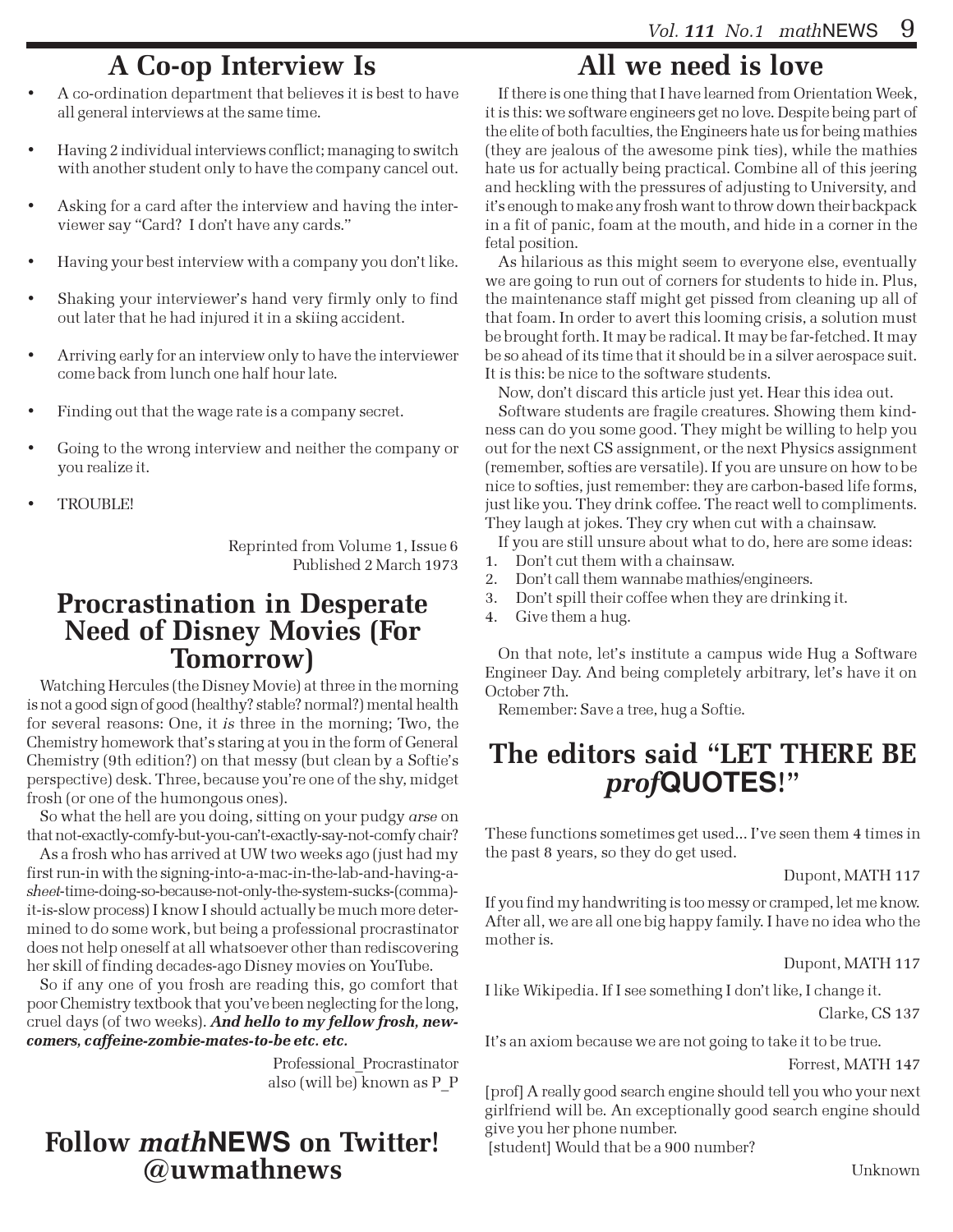### The Truth About the Logo that UW Doesn't Want You to Know About

Many of you have seen the new UW logo and been impressed by its many lines. Despite its awesomeness, I am here to tell you that there is a far more sinister side to the logo that can be summarized in two words: Mind control.

The purpose behind having so many colored lines crammed into one place is not for graphic appeal, but rather to evoke a complex autonomic reaction. This is achieved through the formation of very specific wave packets of light, using the colored lines, that disrupt normal brain function. This is similar to what is experienced by those with photo-epilepsy, however in the case of the UW logo the subject experiences a mild focal seizure localized to the substantia niagra region and does not lose consciousness. Also the intense combination of coloured lines in the UW logo affects around 73% percent of the population, much higher than any normal type of epilepsy.

Included is a sample of the mind control wave packet created by the colored lines in the UW logo.



In the diagram we can see an FMRI scan of a subject having recently looked at then new UW logo. Notice the white areas of activity in the substantia niagra region.

The reason for activating only the substantia niagra region relates to the the function of the region: The substantia niagra is known to play a role in pleasure responses. This means that after repeated exposure to the logo, an individual will experience a sensation of euphoria, not only to the new logo but old ones as well. This can only mean that the purpose of the logo is to form a learned association of pleasure with all things representing UW.

From the facts presented here it is obvious that the sole intention behind the UW logo is to brainwash people into buying UW merchandise, such as shirts and mugs. The money gained from this operation will undoubtedly be used to fund the design of even more powerful logos with hundreds, possibly thousands of lines that will be able to control our minds in ways we have yet to imagine.

TELL EVERYONE YOU KNOW ABOUT THIS SO WE CAN STOP THEM BEFORE ITS TOO LATE.

# We want articles!

#### You want pizza!

It is therefore win-win!

Our next production night is on Monday, October 5th. If you prove to be even remotely useful, you will get free pizza. If you can't come, email your articles to mathnews@student.math.uwaterloo.ca!

# Your Math and You

Hello Mathies,

 And all those who picked up mathNEWS instead of their respective papers. I wish I was in another faculty so I could pick up mathNEWS instead. I did the next best thing... I'm writing for them now!

As I was pondering on what I should do for my first article, I also wandered into my first tutorial in the year and a bit I've been here, expecting something along the lines of how the profs teach the methods. Instead, he went straight into methods and shortcuts with no justification whatsoever and I thought, "He's an engineer." (among other things). It occured to me that most people find engineering/sciences/maths to all be the same, as much I protest.

So I've created a guide between degrees math habits, from least mathematically correct to most.

ARTS: You never go past parabolas. In fact, you cringe at the thought of parabolas and would rather not think about anything past adding. You only pick up mathNEWS for the profQUOTES... half of which you don't understand.

ACCOUNTING: You hardly get past parabolas. You may be required to know trigonometry, but it's mostly for show. You don't understand mathNEWS but you like to feel included.

**SCIENCES:** You just need it to pass, really. The equations are magical grade boosters. You don't understand the rest of this article.

ENGINEERING: You just want something that works. It doesn't matter how, why or what, it is right until it is wrong, where the typical situation is there has been a freak accident. You cringe at the word proof.

PHYSICS: You actually care if the math explains the physics involved, it makes your life easier if your concepts are backed up in some obscure way.

APPLIED MATH: You work with the math, you know what it means, and you know why it's there. The proofs are there for you to show it's not all crap, but they are secondary.

PURE MATH: Proofs are your life. Your notes are symbols and variables. It's rare to find a full word, even rarer to find numbers not used as labels.

Cherry  $\pi$ 

# How do you do it?

- Statisticians do it 19 times out of 20
- Business students do it for money
- Animators do it at least 24 times a second
- Actuaries do it on graves
- Arts students do it without provocation
- Environment students do it in nature… sometimes with nature…
- OR students do it efficiently
- Engineering students do it three times and then are done with it
- Socialists do it with class

The Hee Ho

# No, I am not going to dance the Thriller for you.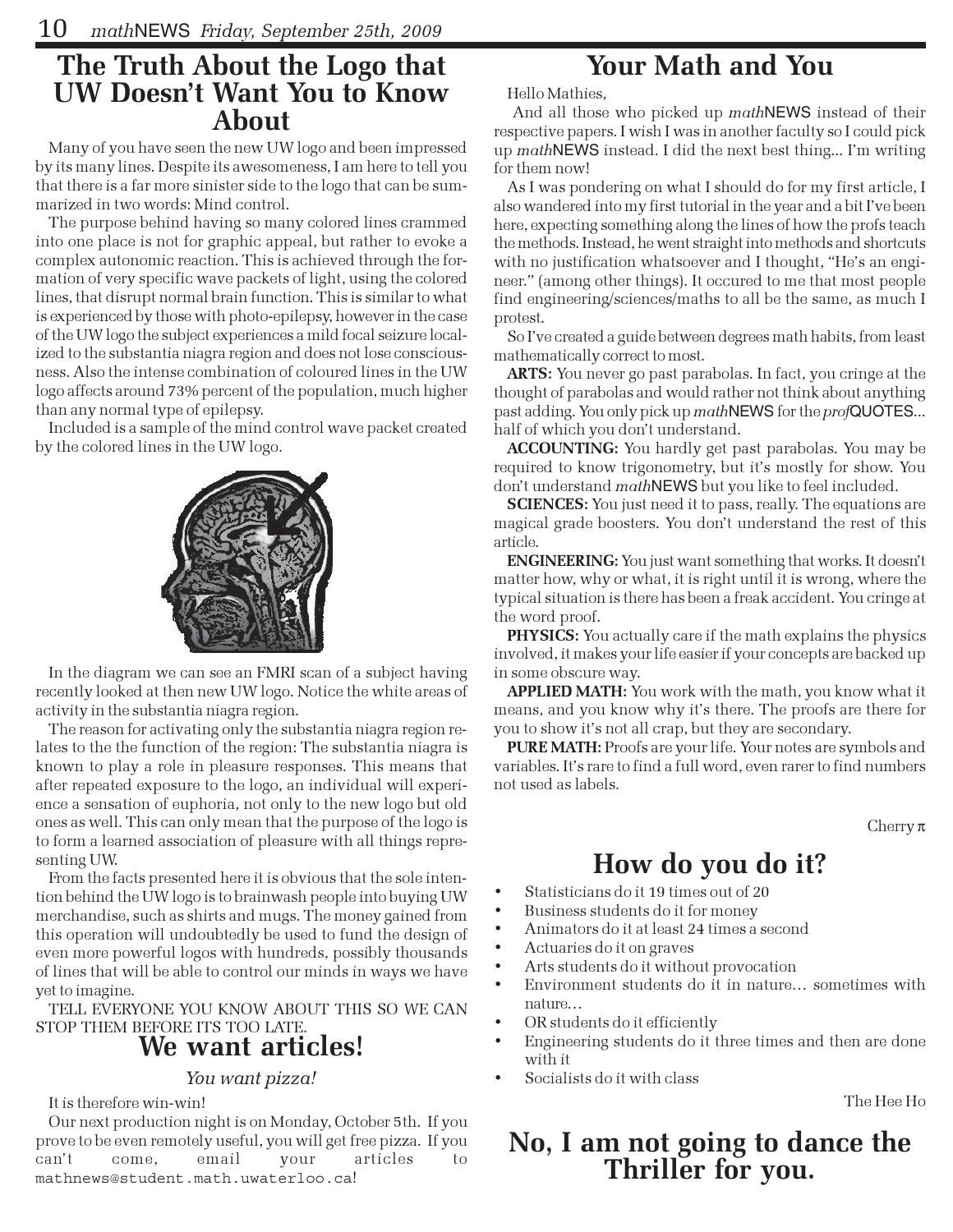# \$25 HMV Gift Certificate

#### Just to write for mathNEWS

Every issue this term, I am going to give away a \$25 gift card for HMV to the best article of the issue. And you know what? It's easy for you to get in on the action! Come to production night every second Monday, email your articles to mathnews@student.math.uwaterloo.ca, or submit them to the BLACK BOX outside of Comfy. Ah, BLACK BOX. We have become good friends over the years...

Anywho, I'm getting distracted. That is bad. Back to the prize at hand.

In the Frosh Issue of Imprint, Chris Neal (former MathSoc President and current FedS VPAF) was attacked relentlessly by something that is definitely not journalistic integrity. (And this is coming from the people who don't even aim for that!) Therefore, we decided to reward Tbor for his endeavour to restore Chris Neal's ego to where it belongs.

Tbor, you can get your prize in the mathNEWS mailbox in the MathSoc Office, or by finding me directly. Chris, you can come to MC to see my smiling face. Everyone else, start submitting articles! That is, of course, unless you don't want to win anything.

InsidED



# Going Pew Pew since '72

Drywaller

"Listen up. Our client isn't picky, as long as each square has the right number of walls surrounding it. Sounds a little tricky, but we didn't get to be the #3 drywall outfit in town by being lazy." Also:

- There's a wall around the outside
- They want exactly 13 rooms

| 2           | $\overline{2}$          |                   |                 |                 | 2 2 2 2 2 1    |                |                 | $\mathbf{1}$   | 2              |
|-------------|-------------------------|-------------------|-----------------|-----------------|----------------|----------------|-----------------|----------------|----------------|
| 2           | 2 <sub>1</sub>          |                   | $1 \mid 2 \mid$ | 31              | 2 <sub>1</sub> |                | 3 2             | 1              | 2              |
| $\mathbf 2$ |                         | $2 \mid 1 \mid$   |                 | $2 \mid 3 \mid$ |                | 2 3            | 2 <sub>1</sub>  | 2 <sup>1</sup> | $\overline{4}$ |
| 2           | $\vert 2 \vert 1 \vert$ |                   |                 |                 | 1 <sub>1</sub> | 2 <sub>1</sub> | $\mathbf{1}$    | $\mathbf{1}$   | 3              |
| 2           | $\mathbf{1}$            | 0                 | 0               | 0               | 0              | $\mathbf{1}$   | $\mathbf{2}$    | 2              | 2              |
| 2           | 1                       | 0                 | 0               | 0.              | $\overline{0}$ | 1 <sub>1</sub> | $\vert 2 \vert$ | $\overline{2}$ | 3              |
| 3           | 2                       | $\vert$ 1         | 0               | 0               | $\overline{0}$ | 1 <sup>1</sup> | $\mathbf{1}$    | $\mathbf 1$    | 3              |
| 2           |                         | $1 \vert 2 \vert$ |                 | $1 \vert 0$     | 0.             | $\mathbf{1}$   | $\mathbf{1}$    | $\mathbf{1}$   | 2              |
| $\mathbf 1$ | 0                       | $\mathbf{1}$      | 2               | $\mathbf{1}$    | $\mathbf{1}$   | 2              | $\mathbf{1}$    | 1              | 3              |
| 2           | 1                       | $\vert 2 \vert$   | $\mathbf{3}$    | 2               | $\mathbf{3}$   | 3              | $\mathbf{1}$    | 2              | 4              |



Place the following 10 squares on the 10 circles so that the overlapping numbers match up.



### Puzzles courtesy the nice people at euri.ca!

Visit their website for more fun and games!

To solve a WordArc, place two words that overlap each other one above the other. For example, "one" and "nets" overlap each other (specifically the ne), so they would go one above the other. Don't forget to unscramble the words first!